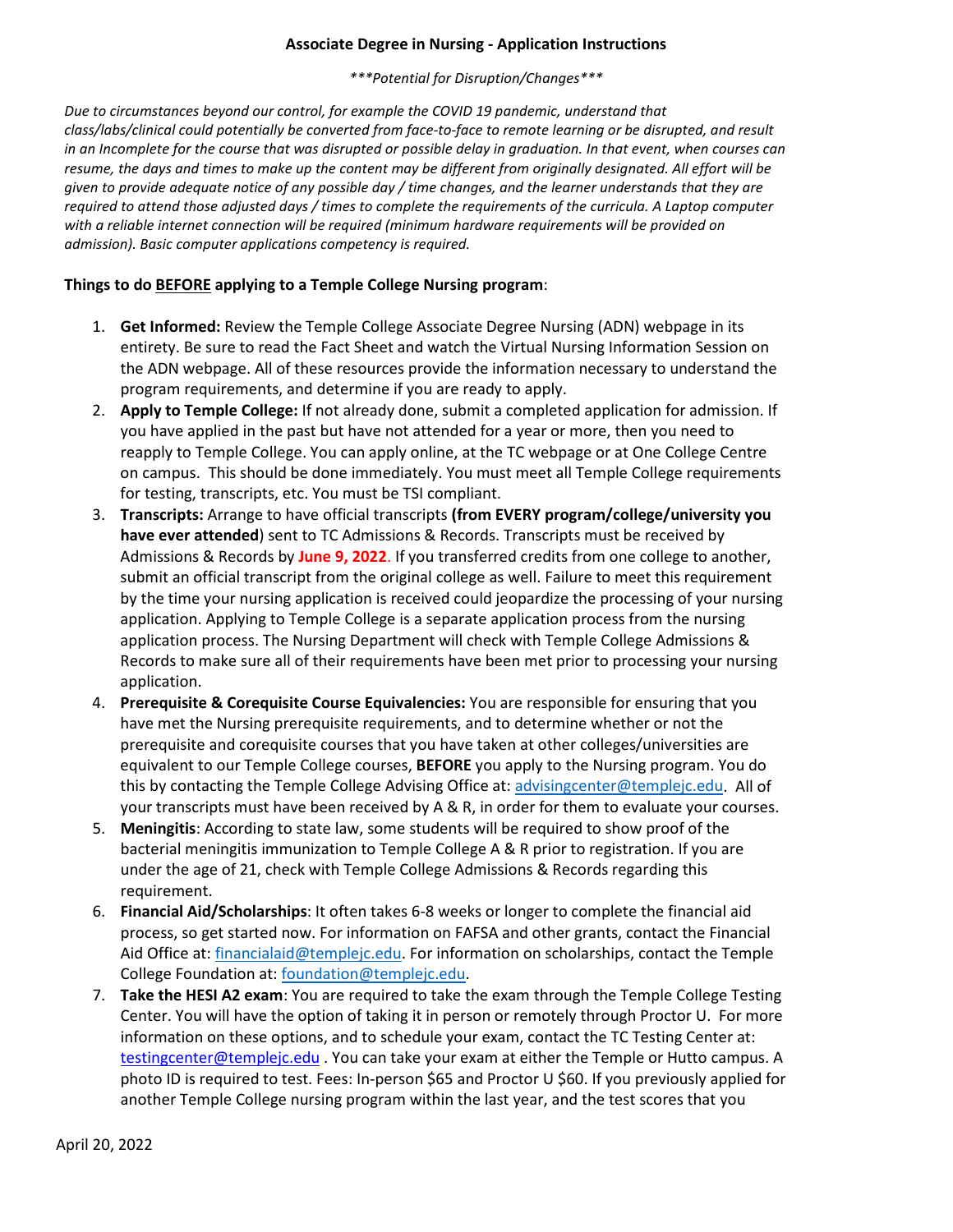submitted then are less than 1 year old, please indicate on your application if you wish to use them.

# **Nursing Application Instructions:**

- 1. Application Window: **May 2, 2022 to June 9, 2022**
- 2. All applicants must be 18 years of age or older by the first day of class.
- 3. Previous employment issues with local healthcare facilities could prevent you from attending clinical at that facility and could jeopardize your place in the program, even after you begin the program. This includes Baylor Scott & White Health Care System, Providence Healthcare Network, and the Veteran's Healthcare System. If you previously worked for any of these facilities and had any issues surrounding your departure, please contact this office for further instructions: 254-298-8664.
- 4. Fill out your application online and then print (single sided), sign, and date it. Hand written applications WILL NOT BE accepted. Double check all of your entries on the application for accuracy before printing. Include the following in your application packet: **(incomplete application packets will not be processed)**
	- $\triangleright$  Typed application (manually signed and dated)
	- HESI A2 Score Report that **MUST** meet the following criteria:
		- Be dated within 1 year of the application deadline
		- Be taken through the Temple College Testing Center
		- Minimum score of 80 is required in each of the following categories: reading comprehension, vocabulary & knowledge, and math
		- Contain your full legal name
		- Be in a sealed letterhead envelope from the Temple College Testing Center, **OR** if you have arranged with the TC Testing Center to take the exam online with Proctor U, you will not be given a printout of your scores, rather you will need to log in to your Elsevier/Evolve account and print your score report that you will submit with your Nursing application. In addition, through your Elsevier/Evolve account you must request that they email us your official score report transcript. Make sure that it is emailed to: [nursing@templejc.edu](mailto:nursing@templejc.edu) and NOT to the TC Admissions & Records Office. We need to receive it by our nursing application deadline, and without the official HESI transcript, your application will be incomplete, and we will not process it.
	- Proof of completing all but the final shot of your **Hepatitis B** series (or of the complete series if you have done them all), or a positive titer showing immunity to the disease. There are 3 shot series or 2 shot series; be sure you know which one you are doing so that you know if your series is complete or not.
	- $\triangleright$  Official transcripts that have been mailed to you in sealed letterhead envelopes, from colleges/universities (other than Temple College) that contain the following:
		- RN education courses
		- Attendance of any other nursing program
		- All prerequisite and any completed co-requisite courses in our degree program
		- **DO NOT** submit Temple College transcripts. If you have taken courses at TC, we will obtain your TC transcripts directly.

#### **CONTINUE BELOW TO NEXT PAGE**